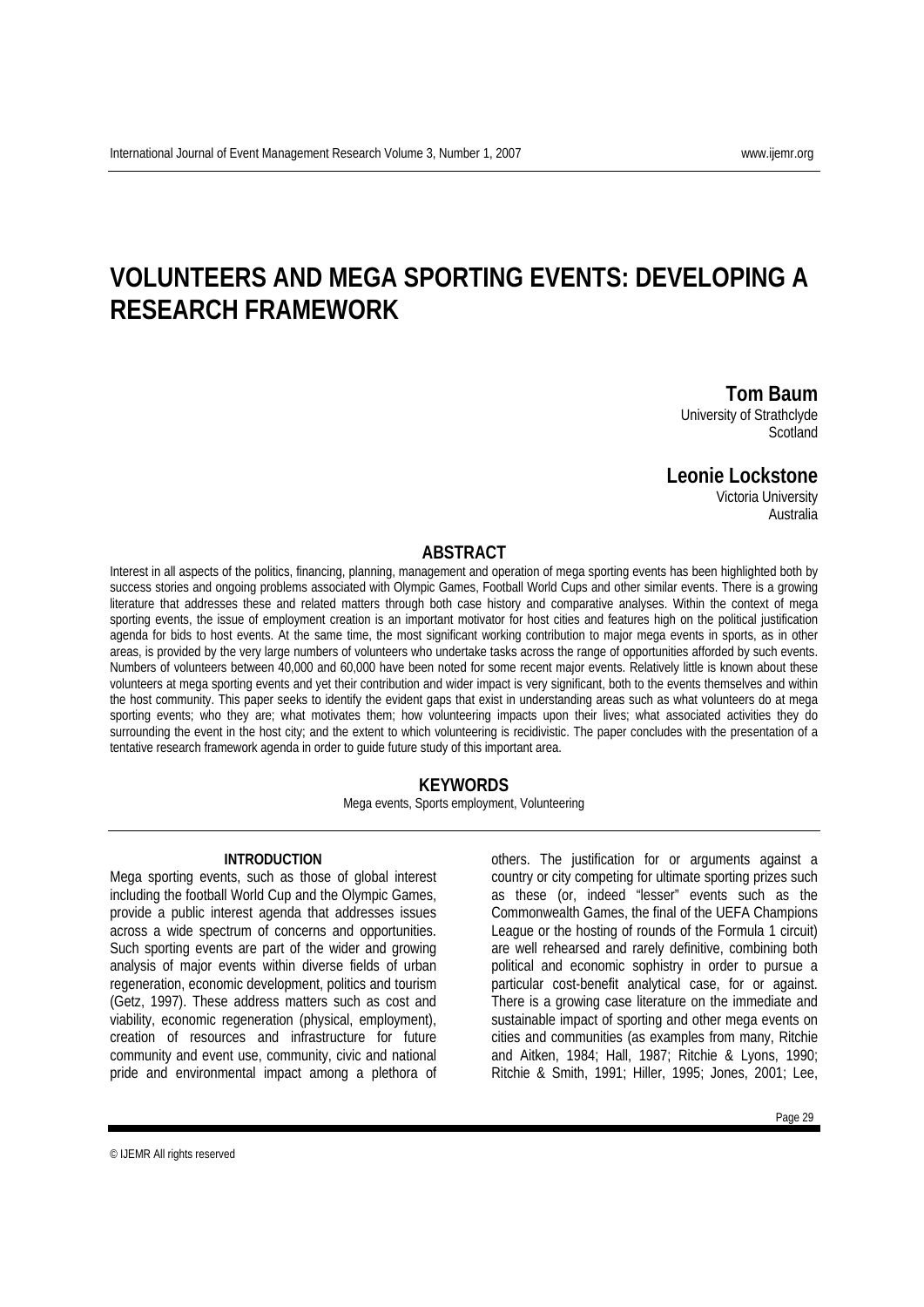Lee & Lee, 2005; Kim & Petrick, 2005; Lee & Taylor, 2005; Kim, Gursoy & Lee, 2006) but little that is definitive to guide policy makers and politicians along a path of certainty in their decision making in this area. The wider domain of sports tourism, including as it does participation in sports as well as spectator access, is also an important, emerging area within the wider tourism and leisure literature. Hinch and Hingham (2001), address a conceptualisation of the phenomenon that places sports as a central attraction within events and activity tourism and seeks to explore its impact in spatial and temporal terms. They further recognise the uncharted territory that is explored in their discussion and propose a research agenda for exploration of the area. This approach and analysis is useful to the specific context of our discussion here.

Within the context of the organisation of mega sporting events, the issues of employment impact and the delivery of services are not widely considered. Ingerson (2001, p. 55) notes that "the majority of events conducted rarely accommodate permanent long-term employment. Both the arts and sports industries generally have a high level of volunteer workers and with events and festivals held over a number of days, the use of volunteers is economically beneficial for the event organisers". Indeed, the economic impact of direct employment generation through mega sporting events is questioned by, among others, Black and Pape (1996) who query the optimism of governments in claiming employment generation within the case-making for mega events. Hall is similarly critical of claims by the organisers of the 2000 Sydney Olympic Games that the event would create 5,300 jobs in New South Wales and 7,500 jobs throughout Australia, describing the event as "an expensive job creation exercise" (Hall, 2001, p. 172). In Germany, this argument, likewise, featured in the run-up to the 2006 Football World Cup, with claims of up to 60,000 new jobs directly attributable to the event. Similarly, Symon (2006) reports projections of 10,000 jobs, 6,000 of which are permanent, as a potential benefit for Glasgow from hosting the 2014 Commonwealth Games. At the same time, there is evidence of new economic activity at a micro, entrepreneurial level within destinations hosting mega sporting events, creating self-employment (and potentially more) in a manner that is imperceptible to standard economic employment indicators (Spilling, 1996).

At the same time, as Ingerson (2001) notes, the role of volunteers is widely recognised as contributing an important economic and cultural dimension to the effective operation of mega sporting events. Public recognition of the contribution of volunteers to major sporting events is widely heralded. Kemp (2002, p. 110), for example, reports this with respect to the 2000 Sydney Olympic Games:

Without the personal investment of the volunteers, these mega-events could simply not have been arranged. This fact was nowhere more recognised than at the conclusion of the Sydney Olympic Games when volunteers were given the chance to take up free tickets to the Olympic closing ceremony and later when the central business district of Sydney was closed for half a work day to provide the volunteers with their own ticker-tape parade.

Likewise, the official brochure for the 2006 Commonwealth Games in Melbourne (Melbourne 2006 Commonwealth Games, 2006) formally recognizes the contribution of its "Unsung Heroes" by listing all 14,500 of them by name and state over twelve pages of the publication. Green and Chalip (2004, p. 49) note that:

… volunteers have become essential to the delivery of sport and recreation services, adding several hundred dollars of value per capita to the contribution that sport and recreation make to gross domestic product…Volunteers have become particularly vital for the delivery of special events, as most events now depend to some degree on volunteers for event planning and operations.

The literature on volunteering is relatively recent with regard to time-bound mega events, sporting and cultural, although the contribution of, for example, Elstad (1996); Farrell, Johnston and Twyman (1998); Chalip (2000); Moragas, Moreno and Paniagua, 2000; Kemp (2002); and Green and Chalip (2004) is evidence of an emerging field of study. At the same time, there is rather wider discussion of volunteering within the wider, participant sports environment (for example, Andrew, 1996; Amis and Slack, 1996; Cuskelly, 1995). By contrast, rather more is known about volunteering and volunteers within a more stable and long-term working environment in areas such as social services (SCER, 2005) and the cultural and heritage sector (Lockstone, Deery & King, 2003;

Page 30

<sup>©</sup> IJEMR All rights reserved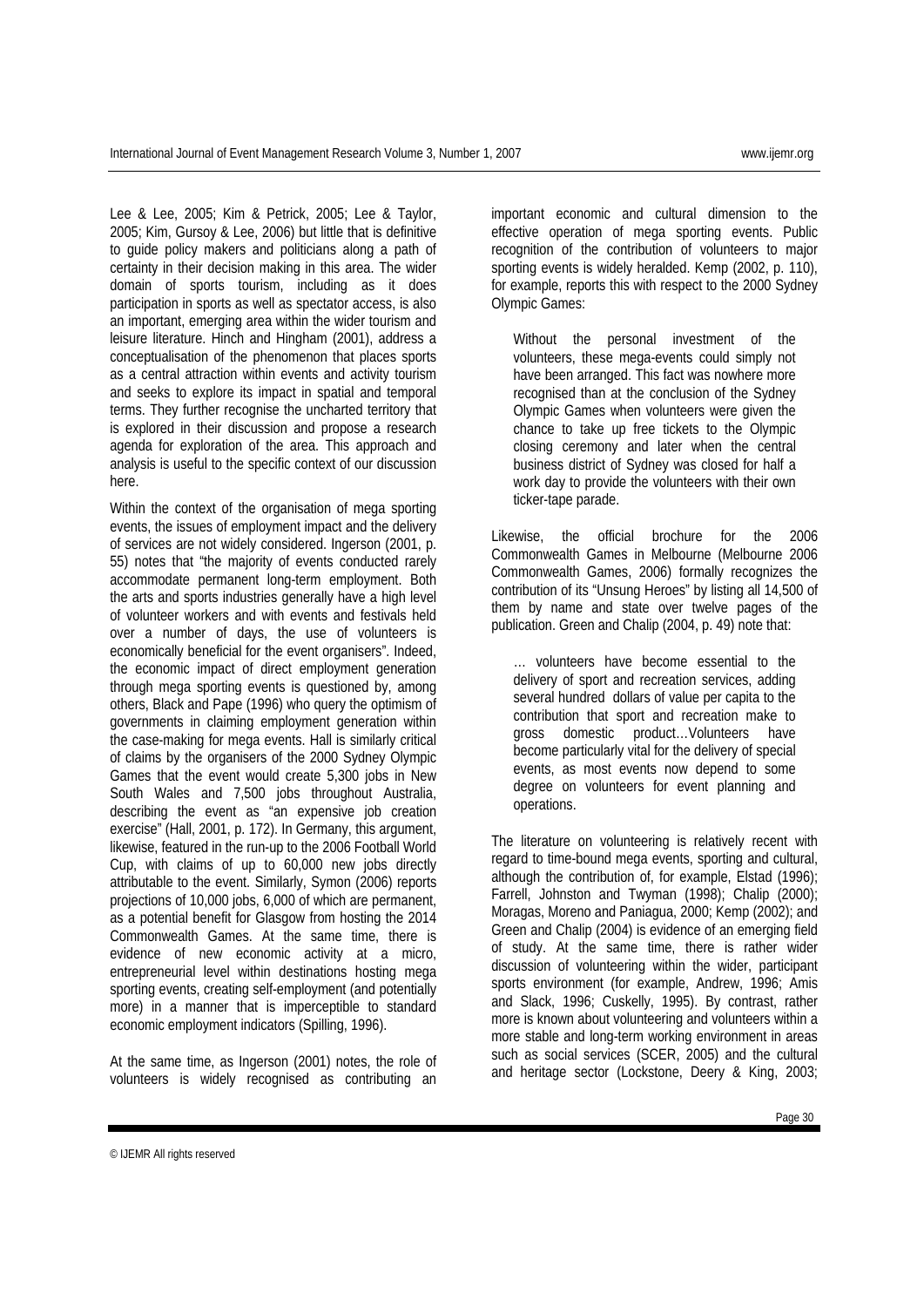Lockstone, 2004; Edwards, 2006; Graham and Foley, 1998). Indeed, the focus of much work to promote voluntary work is on the establishment of long-term, essentially professional working relationships between volunteers and their employers (Baum, 2006; Kent Sports Development Unit, undated). The focus on long-term commitment is influenced, for example, by the changing legal environment in many countries which increasingly demands extensive and expensive personal checks on those volunteering for work with the young and vulnerable.

This paper proposes a tentative framework as the basis for the development of a research agenda that, if implemented, would go some way to redressing the limited scope of information available with regard to volunteers in major time-bound events, notably in the sporting context. The framework identifies areas for consideration with regard to the volunteers themselves (demographics, relationship to the event, motivation, circumstances, personal histories of volunteering, shortand long-term outcomes and benefits of volunteering) as well as addressing dimensions relating to the economic and cultural contribution that volunteering makes to the success and, indeed, viability of mega sporting events. As an approach to the analysis of volunteers and voluntary work, our paper here is, in part, modelled on the earlier work of Ellis (1985) who set out an early research agenda for the address of what has become an important field for academic and practitioner research.

### **MEGA SPORTING EVENTS**

Roche (1994, p. 1) describes mega events (of which those in the sporting calendar are key examples) as "short-term events with long-term consequences". This description points clearly to the economic as well as political, social and cultural motives that persuade cities and countries to bid for the hosting of events such as the Olympic Games and the Football World Cup. Roche (2000, p. 1) further defines such happenings as "largescale cultural (including commercial and sporting) events which have a dramatic character, mass popular appeal and international significance". Getz (1997, p. 6) quantifies the definition by noting that "their volume should exceed 1 million visits, their capital cost should be at least \$500 million and their reputation should be that of a 'must see' event". This latter point highlights the role such events can have in destination development and image building. These outcomes are most closely

associated with hallmark events and as such both Hall (1992, p. 1) and Getz (1997, p. 6) have recognised the cross over between these two event types.

Roche (2000) emphasises that mega events are typically, organized by the collaborative efforts of international nongovernmental organizations (such as the IOC or FIFA) and national governments and their associated bodies. To these, increasingly, needs to be added the role of global companies as sponsoring partners to mega events, providing both financial contribution and widespread exposure to the event in question. There is little doubt that mega sporting events cost major sums of money to mount and that there is ongoing debate as to the balance between costs and benefits associated with hosting.

Mega sporting events are justified, in terms of the public expenditure that is required to host them, on the basis of their long-term benefits through new event and urban infrastructure, urban renewal, enhanced international reputation, increased tourist visitation and related benefits (Ritchie & Aitken, 1985; Hall, 1987; Hall, 1992; Crompton, 1999; Kasimati, 2003). The process of bidding for mega sports events is also highly complex and political (Westerbeek et al, 2002). Many mega sporting events, especially those that are "one off" rather than annual dates on circuit timetables (FI races, Tennis Grand Stand tournaments), also develop strong cultural dimensions and the importance of these links to the development of culture and heritage in a community is widely recognized (Scott, 2004).

Sports events and tourism are inexorably linked and there is considerable evidence that the tourism potential of mega sporting events is a major factor in encouraging cities to bid to host such events. Such tourism potential relates to the immediate attraction of the event to international and domestic visitors as spectators and participants in the cultural environment that frequently surrounds mega events of this nature. It can also be seen in terms of longer-term contribution to raising the profile of the destination and to the attraction of new visitors to the city on a recurring basis in the future. The literature on sports tourism is one that is growing rapidly (for example, Getz, 1998; Ritchie & Adair, 2002; Hinch & Higham, 2004; Higham, 2005) but they make scant reference to the core concern of this paper in the mega sporting events context, that of employment issues in general and volunteering specifically.

© IJEMR All rights reserved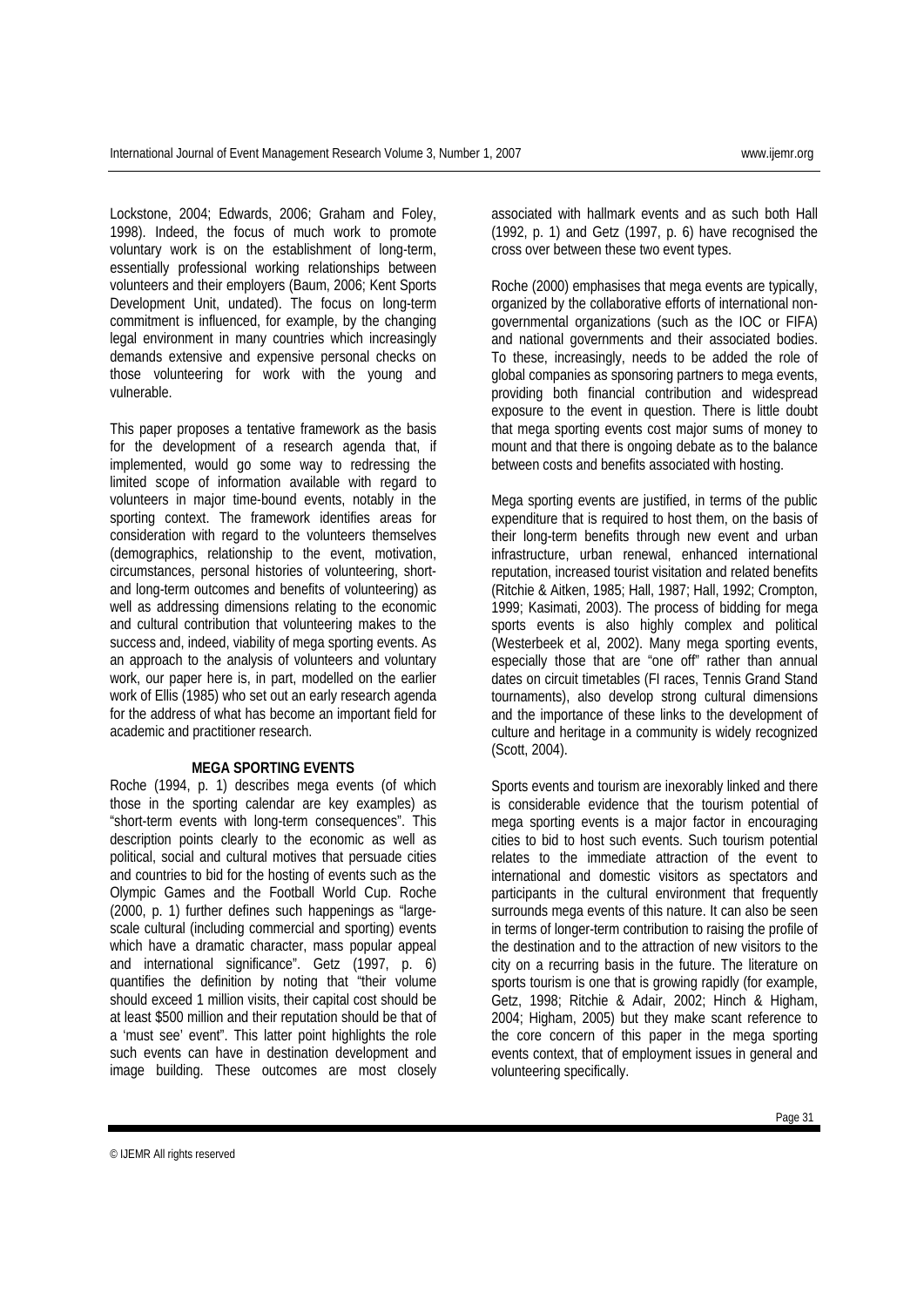Roche (2000, p. 3) refers to an "ecology" of events, based on their scale; their geographical impact (global, regional, national, sub-national, local); and their socio-political position (commemorative events, national days, political rallies). Each level and context have some similar attributes in terms of organizational features and participant adherence. At the same time, there are also clear levels of distinctiveness between such events, that enable us to distinguish an Olympic Games from, for example, a local football derby in Milan or an Ashes cricket test between Australia and England.

Mega sporting events generate economic activity on a major scale, within the preparatory phase, during the event itself and, if aspirations are met, as a longer-term consequence of the event in terms of inward investment and tourism. A major component of such economic impact is in terms of employment generation, new jobs that are created as a direct result of the event across a wide spectrum of the economy. Some of these new jobs are long-term and within the wider economy (train drivers given working opportunities as a result of new transport infrastructure projects in the city) while others are timebound and specific to the event itself or similar activities using the same venues (stadium catering, security and the like). In numerical terms, probably the most significant cohort of workers at mega sporting events are people who are working without remunerative benefits, the army of volunteers who seek to contribute to a wide range of tasks and responsibilities within the event host city. The paper now considers the phenomenon of volunteering and volunteer motivation.

#### **VOLUNTARY WORK AND VOLUNTEERING**

It is important to define the concept of volunteering prior to discussing and mapping volunteer research in the context of mega sporting events. This is a complex task in view of the considerable scope for defining volunteering in terms of motives (altruism, selfinterestedness), activities (leisure-oriented, workoriented) and setting (voluntary organisations, government bodies).

Five elements have been identified as comprising the conceptual framework of volunteering (Davis Smith, 1999). These elements include rewards, the issue of free will, nature of benefit received from volunteer activity, organisational setting and level of commitment of volunteers. Cnaan, Handy and Wadsworth (1996)

incorporated similar dimensions in their volunteer typology. A code of volunteering developed by Volunteering Australia (Cordingley, 2000, p.74) has acknowledged principles such as:

Volunteering is not a substitute for paid work. and

Volunteers do not replace paid workers and do not constitute a threat to the job security of paid workers.

In discussing the various elements of volunteering, Noble (1991) noted that the activity is done without expectation of monetary reward. The Australian Bureau of Statistics (2001, p.44) study into voluntary work in Australia classified a volunteer as "someone who willingly gave unpaid help, in the form of time, service or skills, through an organisation or group". The reimbursement of expenses (in full or part) or the provision of small gifts did not preclude people receiving such benefits from being considered as volunteers. These definitional aspects relating to the absence of financial gain and the reimbursement of expenses (to a value less than the work provided) help to distinguish between paid employees and volunteers.

The issue of free will is a fundamental element of volunteering (Noble, 1991). The willingness of people to give their time to an activity or organisation without compulsion and in consideration of the limited rewards available is a primary research question arising from the study of volunteering. In relation to free will and motivation to volunteer, peer pressure and social obligation factors have been found to exert some influence (Babchuk & Booth, 1969; Freeman, 1997).

A further aspect in defining volunteering is the nature of the benefit received from the activity in question. This element of the conceptual framework (Davis Smith, 1999) draws a distinction between volunteering and pure leisure by providing that there must be a beneficiary to the activity other than (or in addition to) the volunteer. The scope to which a beneficiary is defined may be open to interpretation. For example, Darvill and Munday (1984), cited in Parker (1992, p. 2), defined a volunteer as being "a person who voluntarily provides an unpaid direct service for one or more persons to whom the volunteer is not related".

<sup>©</sup> IJEMR All rights reserved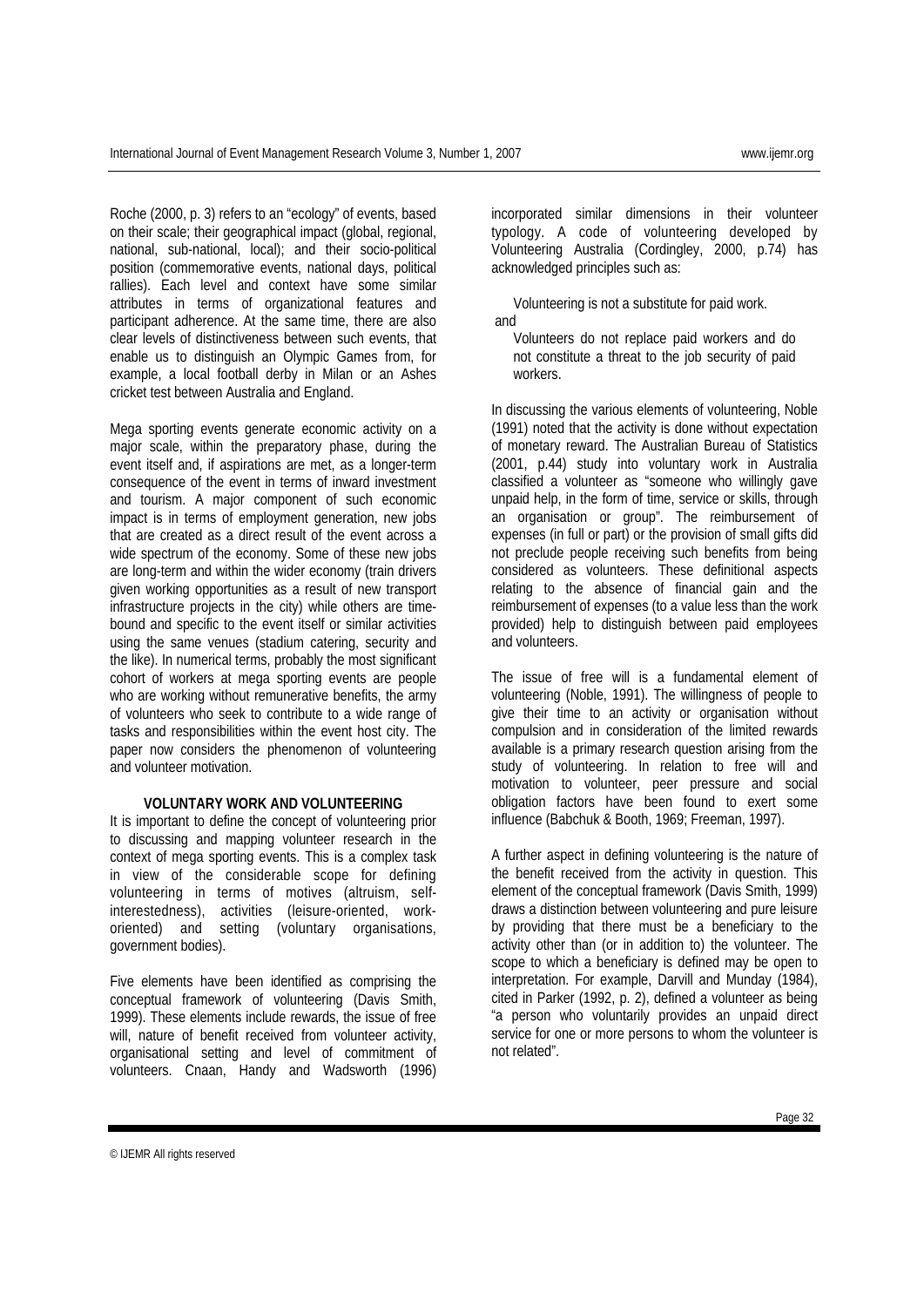The research literature has identified some similarities between volunteering and leisure. Building upon a concept proposed by Stebbins (1982), Parker (1992) defined volunteering as being a type of 'serious leisure', the characteristics of which include a need to persevere with the activity, the tendency to have a career in it, durable benefits, unique culture and participant identification. Henderson (1984) outlined some common features including participant free will and various benefits sought from both volunteer and leisure activities. The author goes on to suggest that motivation may act as a link to describe the relationship between leisure and volunteerism.

Stebbins (1996, p. 216) noted early on that "serious leisure volunteering is career volunteering". This concept has been compared to its counterpart, casual leisure volunteering, which Stebbins suggests "is momentary; it requires little skill or knowledge but is nonetheless satisfying, perhaps even enjoyable" (1996, p. 219). Whilst the temporal aspect of casual leisure might be most apt in relation to mega event volunteering, the definition itself does not sit well with the skills base often required or acquired as a result of this type of participation. Acknowledging this gap, Stebbins recently added to his seminal theory, suggesting that in addition to serious leisure, volunteering occurs in project-based leisure opportunities that can be short-term, infrequent, yet of a relatively complicated nature. The author goes on to note that these opportunities require "considerable planning, effort and sometimes skill or knowledge, but is for all that neither serious leisure nor intended to develop into such" (Stebbins, 2004, p. 7). Volunteering for sports events is given as a specific example of project-based leisure.

Moving on, organisational setting refers to the environment in which volunteering occurs. Such settings may be defined broadly and can range from formal (organised) to informal (one-to-one) volunteer activities. Wilson and Musick (1997) distinguished between formal volunteering as being typically carried out in the context of organisations, with the work undertaken contributing to the collective good. They defined informal volunteering as 'helping' and noted that these activities (for example, assisting friends, neighbours and relatives) were more private and unorganised in nature. A number of sectoral differences may also affect the formal setting. With reference to the principles of volunteering established by Volunteering Australia, Cordingley (2000, p.74) noted, "there are compelling reasons for volunteer work to be

undertaken only in non-profit organisations. Non-profit organisations, variously known as the third sector, nonprofit, charitable, benevolent, voluntary, or nongovernment organisations are separate from both the state and the for-profit sector". Unfortunately, this perspective of volunteer work does not encompass the variety of roles filled by volunteers within the public sector including museum guides, fire fighters, teacher's aides, recreation assistants and information guides.

The final element of the conceptual framework (Davis Smith, 1999) is the level of commitment by which volunteer activity can be defined. Definitions such as that utilised by Du Boulay (1996) specify, "a volunteer is a person who, on a regular basis, contributes his or her time and energy" (p.5). Such a definition may be considered too narrow to encompass one-off volunteer activities (for example, special event volunteering) and this is a problem from the perspective of this discussion.

In the context of volunteer motivation, Harrison (1995, p.372) was one of the first to acknowledge that volunteer participation can be "discrete or episodic, rather than continuous or successive". Sports event volunteering is an example given by the author of this type of participation. Support was found for the theory of episodic volunteer motivation, with Harrison (1995, p.373) noting that "taking part in volunteer work at a specified time and place is a direct, positive function of the intention to do so". Recognising the differences between episodic and sustained volunteering, it was suggested that the results of the study may not generalise well to ongoing volunteers as the theory presupposes deliberate decision processes and this type of volunteer is more likely to be routinised in his or her approach and less conscious of alternative activities.

More recently, Hustinx and Lammertyn (2004) examined different patterns of volunteering. In this context, the authors contend that collective volunteers are ongoing volunteers who are committed on a long-term basis, whilst reflexive volunteers are highly individualised in selecting their assignments and will tend to do so in a series of fragmented episodes (Hustinx & Lammertyn, 2004, p.553). These patterns were tested based on items representing attitudinal and motivational characteristics. Cluster analysis yielded four clusters, two of which, the researchers interpreted as being most closely aligned to collective and reflexive forms of volunteering. These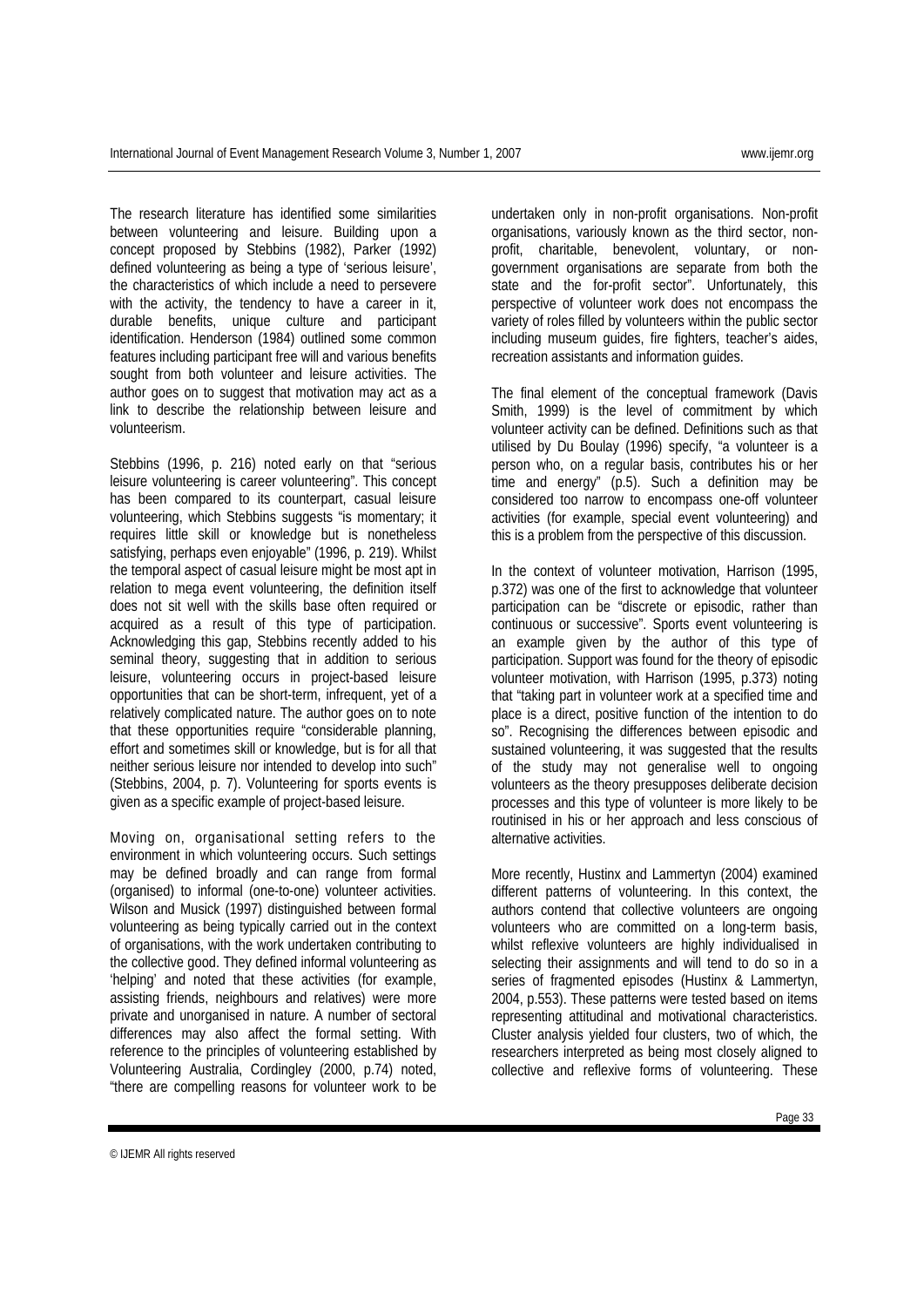volunteer types were respectively named unconditional and distant. Hustinx and Lammertyn (2004, p.568) mention the strong ties unconditional volunteers have to their organisations, whilst "the distant volunteer group is clustered around volunteers with loose type involvement: infrequent, not really time-consuming, and on a shortterm basis. Moreover, the nature of their activities is very focused". Despite these somewhat negative sounding connotations, Hustinx and Lammertyn suggest that a reflexive volunteer can demonstrate a strong sense of loyalty to their organisation and its mission. Whilst neither study (Harrison 1995; Hustinx & Lammertyn, 2004) was set in the context of special events, there is considerable scope to undertake research that is, given the suitability of episodic or distant volunteering to the nature of this area and the overwhelming focus of most research on sustained or ongoing volunteering.

In examining the various defining elements of volunteering, it is evident that determining a comprehensive and accepted definition of the concept may not be entirely feasible from a research perspective. The discussion does, however, offer a comprehensive examination of issues relating to volunteering. A further debate that has contributed to the lack of consensus in defining volunteering is whether only purely altruistic behaviours should be construed as volunteering or if an element of exchange exists in the volunteer relationship. In providing an overview of the relevant literature, Pearce (1993) suggested that a more appropriate term for use in the volunteer context might be 'prosocial' rather than 'altruistic'. As the author noted, altruism may involve a form of self-sacrifice on the part of the volunteer that may not be within their best interests. Reference to 'prosocial' acts in relation to volunteering however, may appropriately convey behaviours that assist others while not causing detriment or restriction to the person undertaking them.

In light of the foregoing discussion, selecting an appropriate definition of volunteering may be viewed as a relatively subjective exercise. In the context of special events, the sense of regularity and temporal commitment that underpins the above attempts to define volunteering and volunteers are not necessarily present. Indeed, as we have seen, some discussion of definitions explicitly excludes special event volunteers (Du Boulay, 1996). For the purposes of this paper, concept definition should allow for the operational features of mega sports events that are the impetus for volunteer roles. These features

relate to the large number of participants (competitors, technical support staff, administrators and spectators) in a time-bound but intensive congregation in one or more locations within a defined geographical region (city, state or country). In the present context, volunteering is defined as "people exercising their own free will, for no remuneration at all, in a formal setting to help others" (Paull, 1999, p.27). This definition has been chosen because it is broad enough to encompass the range of roles event volunteers might undertake, whilst still embodying the basic tenets of the volunteer concept.

As we have seen, mega sporting events attract and depend upon very large numbers in terms of the volunteers who contribute to such events but information about their characteristics against the range of criteria addressed above is limited (Kemp, 2002 is very much the exception here). It is, however, a reasonable (but relatively untested) assumption that that volunteers who contribute to mega sporting events exhibit some of the characteristics of those committed to volunteering in other contexts. The nature of commitment at such events (time constrained, high profile context) however, means that such volunteers could also exhibit features that diverge from those that characterise more standard models of volunteering. The purpose of this question is to identify the questions that can be asked to map the areas where mega sports events volunteers are similar and where they diverge from their colleagues in other settings of volunteer work.

#### **VOLUNTEERS AND TIME-BOUND MEGA EVENTS: A RESEARCH FRAMEWORK AGENDA**

The discussion of mega sporting events and the role of volunteers within their organizations thus far leads to the conclusion that the relationship between the two areas of analysis is one that has been relatively poorly served in the literature. At the same time, it is evident that researchers do have considerable opportunity to develop work that aims to provide clearer analysis of, for example, the role that volunteers can and do play in mega sporting events, their contribution across a range of economic and cultural dimensions and the long-term impact of volunteering on volunteers themselves.

Therefore, this paper proposes a framework for future research, the outcomes of which have the potential to inform thinking by policy makers, sports administrators, tourism interests and academics when considering both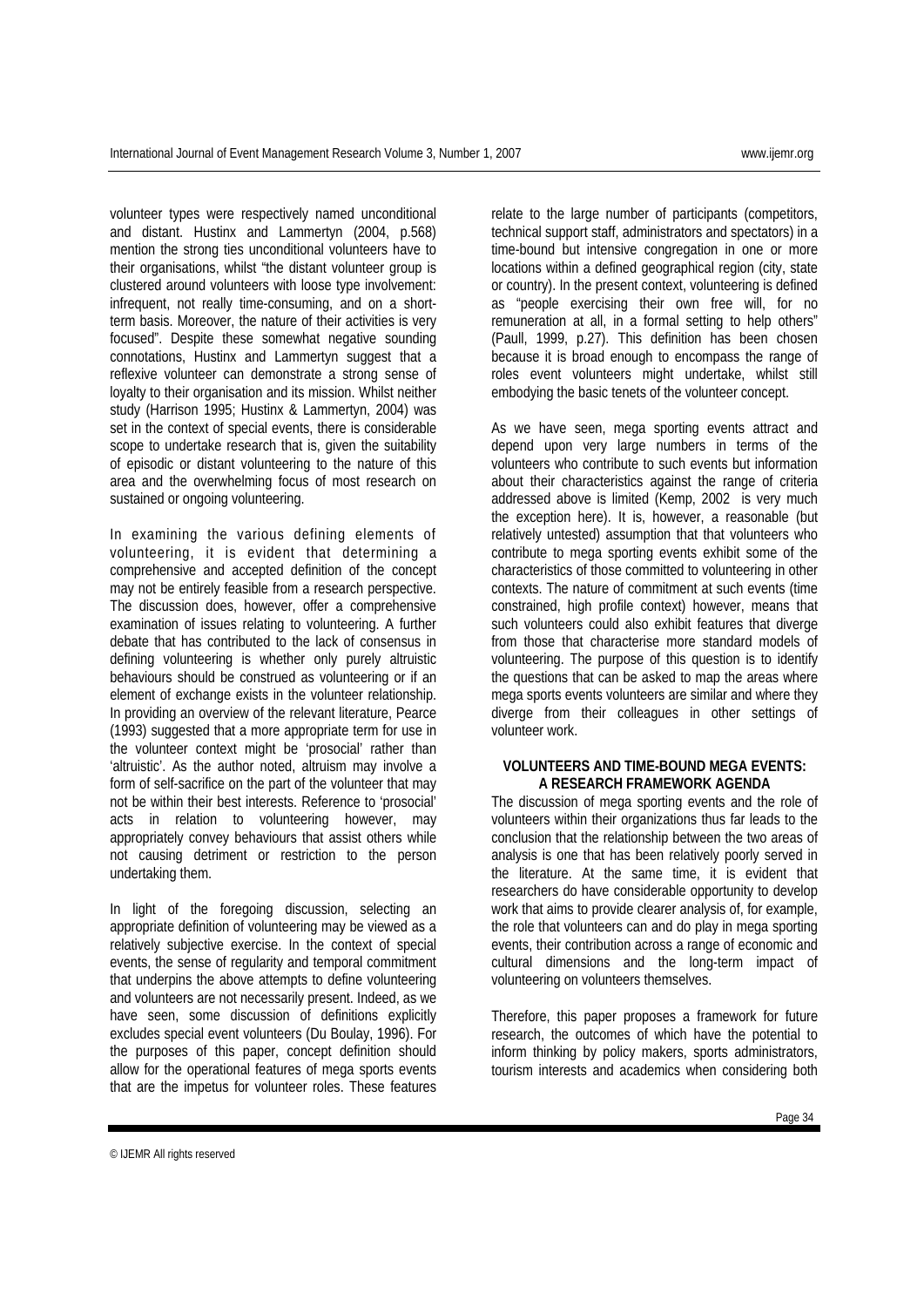the possible impact (of future events) and evaluating the long-term effects of past events.

#### **Volunteers and the organization of mega sporting events**

(1) Defining volunteerism in the context of mega sports events – can "standard" definitions that are, primarily, drawn from social and community sector (Noble, 1991; Osborne, 1998) be applied uncritically to major events or is some reappraisal required in this very different context? While there are evidently social and cultural dimensions to mega games volunteering when, for example, such events include disabled athletes and spectators, the general context is very different as is the duration of commitment expected from volunteers.

(2) Numbers – how many volunteers are employed at different types of mega sporting events? Both Green and Chalip (2004) and FIFA (2004) note volunteer levels for a number of mega sporting events but figures quoted seem to provide a fairly crude estimate of the numbers involved and give no indication of the characteristics of volunteers and their origin (See Appendix 1 for estimates of event volunteer numbers).

(3) Sports events types and volunteers – are sporting events that are perceived to be more "amateur" in ethos (such as the Olympics and Commonwealth Games) more likely to attract/seek volunteers than overtly commercial and professional sporting events such as Formula 1 Motor Racing? Evidence from Football World Cups (FIFA, 2004) suggests that this may not necessarily be the case. Are cultural showcasing and the nation representative state status of those taking part an influencing factor – Olympic Games and World Cups go beyond individualistic sporting prowess and focus on national achievement. Do differing types of sporting events attract volunteers who have different motivations and backgrounds?

(4) Roles and responsibilities – what is the range of activities undertaken by volunteers at mega sporting events? To what extent do they contribute to categories of responsibility such as technical, sporting support; ancillary services; visitor care; and the local/ national cultural dimension? FIFA (2004) list a wide range of areas of work that volunteers can undertake but it is not clear from this listing what specifically is required and what levels of responsibility are expected (see Appendix 2 for assigned roles).

(5) To what extent do they take supervisory and management responsibility in their area of volunteering work? How does the responsibility and authority profile of volunteers relate to the work and responsibilities of paid employees at mega sporting events?

(6) Selection criteria and selection process – how are volunteers recruited in terms of promotion and selection process? Are potential volunteers rejected and, of they are, on what basis? There is some evidence that mega sporting events do receive many more applications than they are able to accommodate (FIFA, 2004) but the detailed criteria employed in such selection in terms of specific roles and responsibilities are unclear (See Appendix 3 for details). Given contemporary security sensitivities at mega sporting events, how are volunteers vetted and security controlled?

(7) Demographics in terms of age, gender, ethnicity, status, experience – do volunteers at mega sporting events exhibit similar demographic characteristics to those identified with regard to other areas of volunteering? "When Sydney won the Olympics, 75,000 people applied to be volunteers. More half than were over 60 and three quarters were from NSW" (Commonwealth Games and Volunteers Update, 2005a, p. 8).

(8) Geographical – local, national, international, is volunteering for mega sports events a localized phenomenon or does it attract participants from outside the city/ region/ country? At a rough estimate, some 10 – 15% of the 14,500 volunteers working at the 2006 Commonwealth Games in Melbourne were "out of state", from parts of Australia other than Victoria but none are identified as based outside of the country (Melbourne 2006 Commonwealth Games, 2006) (See Appendix 4 for a breakdown by State). Of the 25, 000 volunteers who signed up to work at the 2006 Football World Cup in Germany, applications "came from around the world, including Canada, Argentina …. and included people with experience from the 2002 World Cup in South Korea and Japan and even from 1974, when Germany last hosted the event" (World Volunteer Web, 2005). Do some forms of mega events attract international volunteers? How would such international volunteering reconcile with the national cultural hosting function that many volunteers fulfill?

Page 35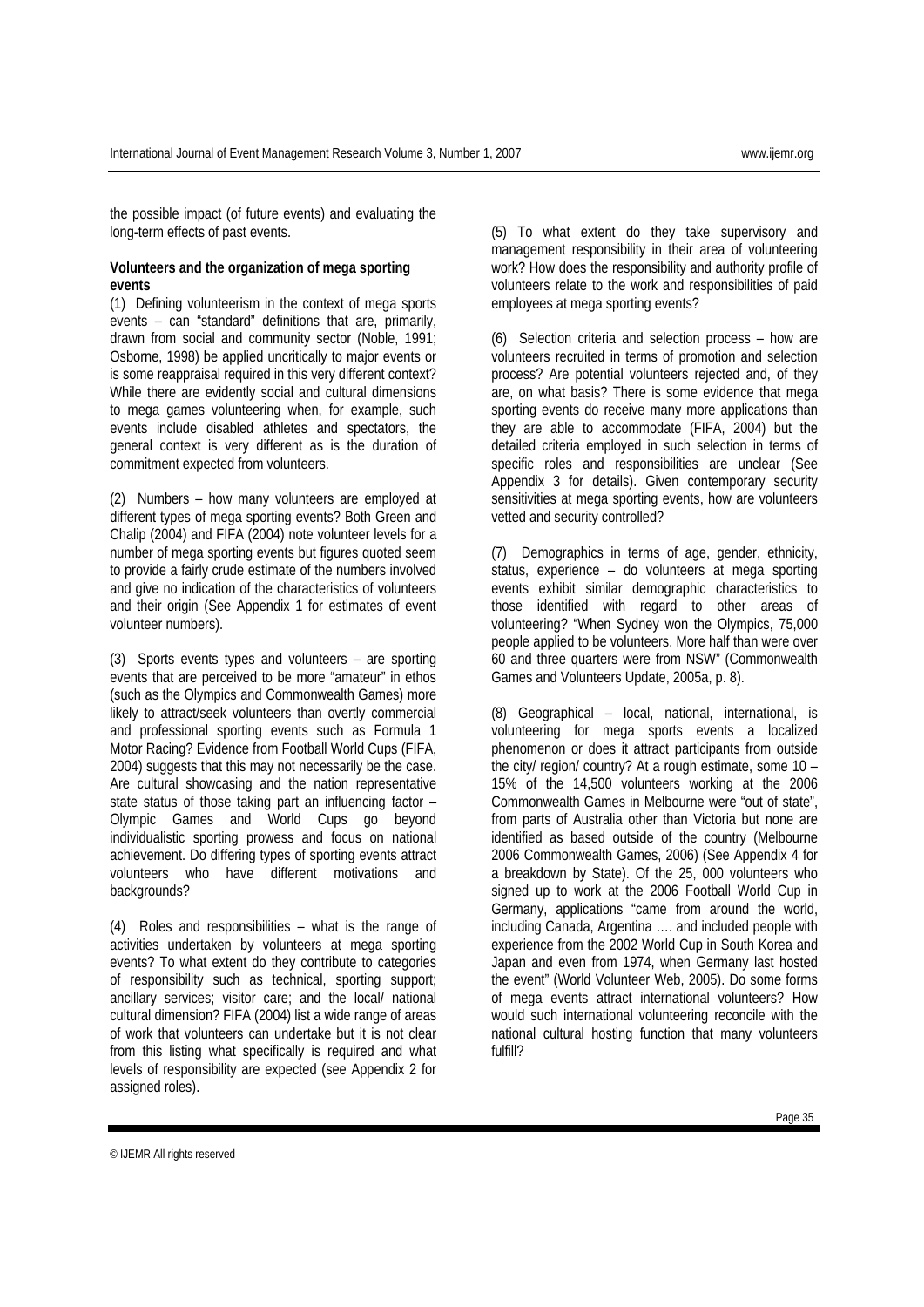(9) Background – sporting, cultural, formal links to event area (coach, participant). Do volunteers for mega sporting events have a specific commitment to and interest in the theme of the event or to particular sports within it? Do they have participant experience in the event area or are they formally affiliated to organizations participating through club membership etc? Are they part of an associated heritage or cultural movement or association?

(10) Motivation – why do volunteers volunteer for mega sports events? Are their motivations similar to that of long-term volunteers? Both Elstad (1996) and Farrell et al. (1998) suggest that volunteer commitment to an event will be driven, in part, by their satisfaction with the actual experience. Green and Chalip (2004), however, point out that while this may be part of the explanation, there is little in this analysis to tell us what actually causes volunteer satisfaction.

(11) Previous volunteering behaviour – do volunteers repeat their experience in mega sports events (this sport, others)? Byren (2006) talks about the "bounce-back" behaviour of episodic volunteers in the context of work within community groups but little is known about similar repeat volunteering for mega sporting events. Is, for example, there evidence of such volunteer behaviour between, for example, the Sydney Olympic Games in 2000 and the Melbourne Commonwealth Games in 2006? World Volunteer Web (2005) points to some evidence of repeat volunteering at Football World Cups but provides no quantification of the extent of this phenomenon. Furthermore, to what extent are mega sporting event volunteers drawn from an established volunteer pool in other areas (social, cultural, sporting)?

(12) Training – what new skills do volunteers acquire and how do they acquire them? To what extent is use made of volunteers' existing skills profile? Farrell et al. (1998) found that educational/ learning outcomes were major factors underpinning volunteer motivational behaviour at sporting events while both Elstad (1996) and Kemp (2002) also point to learning benefits. What is not clear is how impactful such learning is on the long-term development and careers of volunteers and whether returning volunteers, on a bounce-back experience, seek to learn more of the same or focus on new learning opportunities from their repeat experience. Indeed, are bounce-back volunteers serial learners or is the developmental aspect of volunteering confined to first time participants as mega sporting event volunteers?

(13) Therefore, analysis is required of the medium- to long-term impact on life and careers – how, if at all, does the experience of short-term volunteering impact on volunteers' working and personal lives?

#### **The Economics of volunteering**

(1) City economics – to what extent do the economics of staging mega sporting events depend on the contribution of volunteers? Green and Chalip (2004, p. 49) describe events as "becoming increasingly dependent on volunteers" and this conclusion is also reached by Mules and Faulkner (1996) and Getz (1998).

(2) Paid work substitution – how much do volunteers "save" event organizers? How many paid employees would be taken on if volunteers were not available?

(3) Individual economics – what is the extent of commitment by volunteers to mega sporting events in terms of time, loss of earnings, travel (especially from out of town volunteers), cost of accommodation etc.?

(4) Volunteers as spending tourists - what is the local tourism spend of out-of-town volunteers during events? Do they bring family, friends with them and what are the financial costs to them of this? Interestingly, Kasimati (2003, p. 435) develops a fairly inclusive schema to represent the multiplier impact of money spent at major sporting events such as the Olympic Games. The contribution of volunteers (and, indeed, paid employees) is ignored and there is a strong case to develop a parallel volunteer multiplier impact model to represent the value of this group to a local economy. Gratton, Shibli and Coleman (2005) do recognize, in part, the economic dimensions of volunteering. In their analysis of the Flora London Marathon in 2000, they identify the number of volunteers (7,000) and their expenditure in terms of food and drinks consumed but do not consider further impacts that volunteering may have on the destination.

(5) Volunteers as visiting tourists – what do out-of-town volunteers do and see as tourists in a strange city/ location?

(6) Cost of recruitment/ training – how much do mega sporting event organizers budget for the recruitment and training of their volunteers? How do they handle specialist aspects of training, for example security?

<sup>©</sup> IJEMR All rights reserved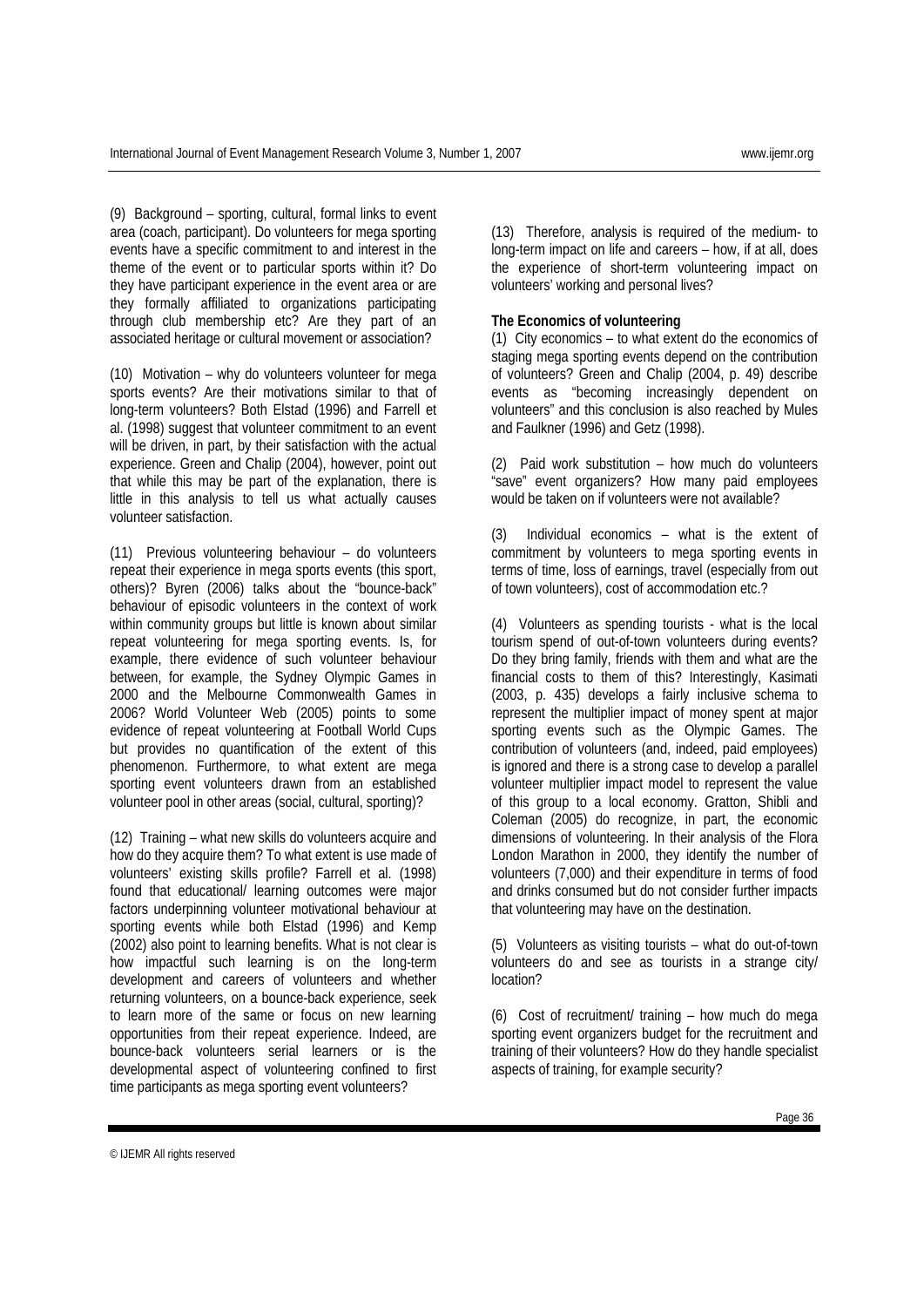(7) Cost of providing uniforms, food, local travel, facilities – what budget is allocated to volunteer care?

(8) Service quality and management costs – how is service quality managed in terms of volunteer service delivery and what are the costs involved with the management of this area?

#### **The image of volunteering**

(1) Is volunteering at mega sporting events socially and ethnically inclusive? Do volunteers to mega sporting events reflect the social composition of the host community?

(2) Social and cultural representation of city/ destination? Does the volunteer force provide an appropriate representation of the cultural and ethnic composition of the host community?

(3) Volunteering and developing country host cities (Beijing Olympics, 2008; South Africa, Cricket World Cup, 2003; Football World Cup, 2010; Commonwealth Games, Kuala Lumpur, 1998; F1 in Kuala Lumpur, Shanghai). In a general sense, the impact of mega sporting events is relatively uncharted in a developing country context although there is an emerging literature in this field (Matheson and Baade, 2004). However, such sources do not really address how is volunteering is perceived and managed across different cultural, political and economic environments (Bramante, 2004).

(4) Perceptions of volunteers among key stakeholder groups at mega sporting events – the local community, spectators, participants/athletes, paid event employees, city administrators and managers among others. The media coverage of volunteering at major events is, frequently, bland to the point of patronization (Melbourne Says 'Thank You', 2006) with the use of overused platitudes ("unsung heroes") and an absence of depth and critical analysis (Lockstone and Baum, 2006).

This tentative framework undoubtedly contains many important omissions in terms of the wide range of considerations that the field of volunteering at mega sporting events merits. It is not intended to be wholly inclusive but rather to spark discussion and, more importantly, to trigger research agendas for this with an academic and wider professional interest in this area.

#### **CONCLUSIONS – A WAY FORWARD**

The purpose of this paper has been to survey existing work on volunteering in the context of mega sporting events such as the Olympic Games and the Football World Cup. Specifically, this paper argues that there is a lack of holistic research that takes into consideration the wide range of themes and issues that pertain to volunteering in the sports events context. The prime focus of existing work to date has been on the volunteers themselves, their motivation and causes of satisfaction. Secondary to this has been limited work to assess the economic value of volunteers to host cities and sports organisers. Beyond these themes, the level of analysis of volunteers and their roles and impacts has been limited.

This paper highlights a tentative research framework agenda that is by no means inclusive in seeking to identify the wide range of potential avenues for investigation that the field of volunteering merits. Further research in the areas highlighted will be of value to mega sporting event organisers in maximising the value they can derive from effective use of volunteers. Such research however can also contribute significantly to a wide range of other academic and political debates, for example the understanding of the dynamics of a host community and its sense of ownership of mega sporting events; the contribution that volunteering can make to developing the human capital resident within a city or community; and the value of volunteer tourism (a phenomenon generally seen in a developing country context) to host communities.

#### **REFERENCES**

- Amis, J., & Slack, T. (1996). The size-structure relationship in voluntary sport organizations. *Sport Management*, 10(1), 76-86.
- Andrew, J. (1996). Motivations and expectations of volunteers involved in a large scale sports event: A pilot study. *Australian Leisure*, 21-25.
- Australian Bureau of Statistics. (2001). *Voluntary Work, 2000* (No. 4441.0). Canberra: ABS.
- Babchuk, N. & Booth, A. (1969). Voluntary association membership: A longitudinal analysis. *American Sociological Review*, 34, 31-45.
- Baum, T. (2006). *Human Resource Management in Tourism, Hospitality and Leisure. An International Perspective*. London: Thomson.

© IJEMR All rights reserved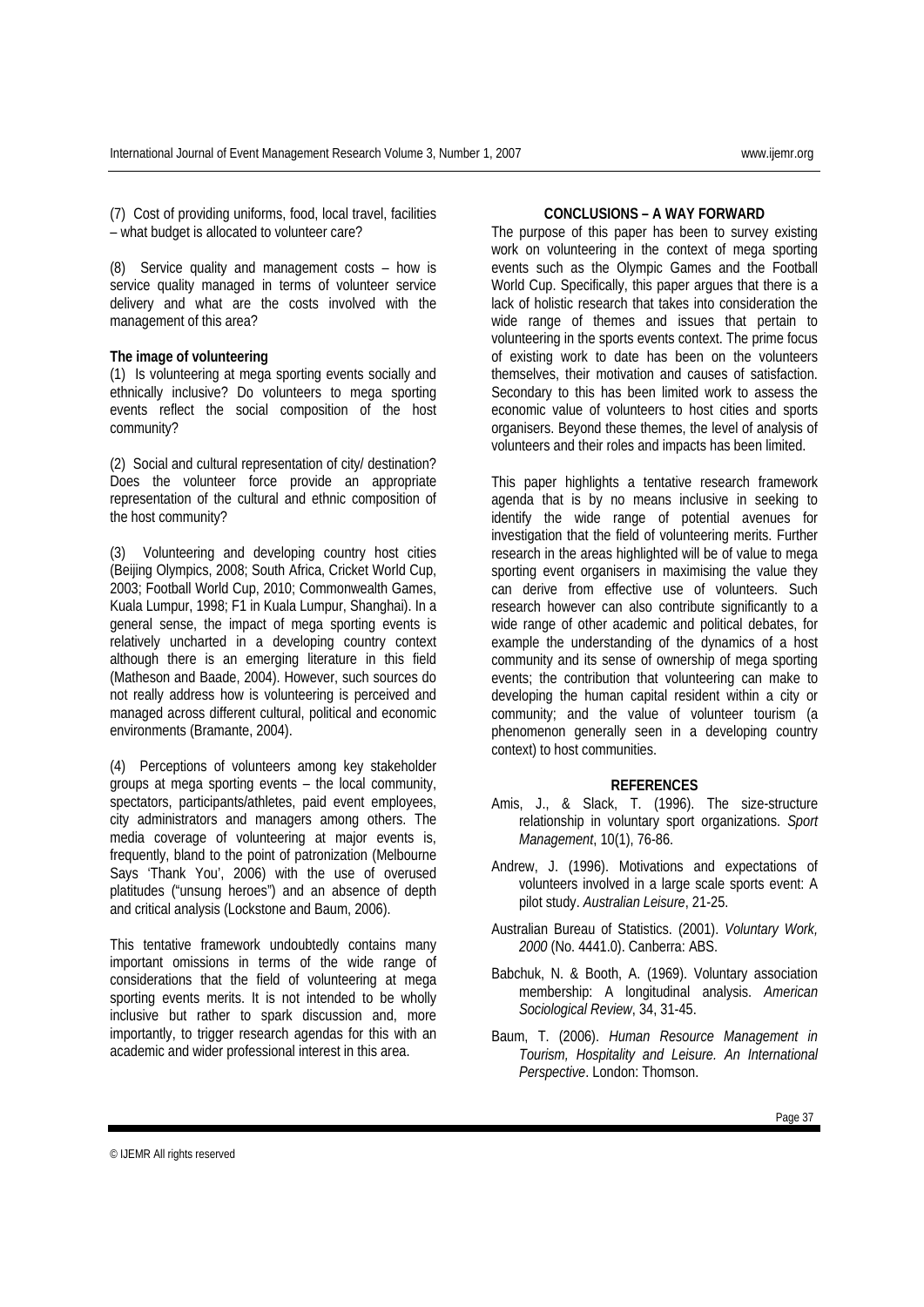- Black, T., & Pape, S. (1996). Special events are they beneficial? *Policy*, Summer (1995-96), 34-38.
- Bramante, A. (2004). Fostering human resources in the leisure field: serious leisure and the potential role of volunteers. A proposal for developing countries. In R. Stebbins & M. Graham (Eds.), *Volunteering as Leisure/ Leisure as Volunteering: an International Assessment* (pp. 225-239). Walingford: CABI.
- Brudney, J. L. (1999). The effective use of volunteers: best practices for the public sector. *Law and Contemporary Problems*, 62 (4), 219-255.
- Byren, L. (2006). Bounce-back of episodic volunteers in local government community environmental groups (LGCEG). Presentation to the 11th National Conference on Volunteering, Volunteering Australia, Melbourne, March.
- Chalip, L. (2000). Sydney 2000: volunteers and the organization of the Olympic Games: economic and formative aspects. In M. Moragas, M., A. de, Moreno & N. Puig (Eds.), *Global Society and the Olympic Movement* (pp. 205-214), Lausanne: International Olympic Committee.
- Cnaan, R. A., Handy, F., & Wadsworth, M. (1996). Defining who is a volunteer: Conceptual and empirical considerations. *Nonprofit and Voluntary Sector Quarterly*, 25, 364-383.
- Cordingley, S. (2000). The definition and principles of volunteering: A framework for public policy. In J. Warburton & M. Oppenheimer (Eds.), *Volunteers and Volunteering* (pp. 73-82). Sydney: Federation Press.
- Crompton, J. (1999). *Measuring the economic impact of visitors to sports tournaments and special events*. Ashburn, Va: National Recreation and Park Association.
- Cuskelly, G. (1995). The influence of committee functioning on the organisational commitment of volunteer administrators in sport. *Journal of Sport Behavior*, 18(4), 254-269.
- Darvill, G., & Munday, B. (1984). *Volunteers in the Personal Social Services*. London: Tavistock.
- Davis Smith, J. (1999). Volunteering and social development: A background paper for discussion at an expert group meeting, New York, November 29-

30, United Nations Volunteers. London: Institute for Volunteering Research.

- Du Boulay, C. (1996). What does it take to manage volunteers. *Australian Journal on Volunteering*, 1(2), 4-15.
- Edwards, D. (2006). Leisure seeking volunteers in large urban museums: are they committed? In B. O'Mahony & P. Whitelaw (Eds.), Proceedings of *To the City and Beyond*, 16th Annual CAUTHE Conference, Melbourne: Victoria University.
- Ellis, S. J. (1985). Research on volunteerism...What needs to be done. *Journal of Voluntary Action Research*, 14 (2-3), 11-14.
- Elstad, B. (1996). Volunteer perception of learning and satisfaction in a mega-event: The case of the XVII Olympic Winter Games in Lillehammer. *Festival Management and Event Tourism*, 4, 75-86.
- Farrell, J., Johnston, M., & Twynam, G. (1998). Volunteer motivation, satisfaction, and management at an elite sporting competition. *Journal of Sport Management*, 12, 288-300.
- FIFA (2004). *Philosophy of 'Volunteers 2006'*. Retrieved March 3, 2006, from http://fifaworldcup.yahoo.com/ 06/en/041018/1/2fxucp.html
- Freeman, R. B. (1997). Working for nothing: The supply of volunteer labor. *Journal of Labor Economics*, 15(1, pt. 2), 140-166.
- Getz, D. (1997). *Event Management and Event Tourism.* New York: Cognizant Communications.
- Getz, D. (1998). Trends, strategies and issues in sportevent tourism. *Sport Marketing Quarterly*, 7(2), 8-13.
- Graham, M., & Foley, M. (1998). Volunteering in an urban museums service: A definitional reassessment. In M. Bennett, N. Ravenscroft & D. Phillips (Eds.), *Tourism and Visitor Attractions: Leisure, Culture and Commerce* (pp. 21-38), London: Leisure Studies Association.
- Gratton, C., & Henry, I. (Eds.). (2001). *Sport in the City: The role of sport in economic and social regeneration*. London: Routledge.
- Gratton, C., Shibli, S., & Coleman, R. (2005). The economics of sport tourism at major sports events. In J. Hingham (Ed.), *Sport Tourism Destinations.*

© IJEMR All rights reserved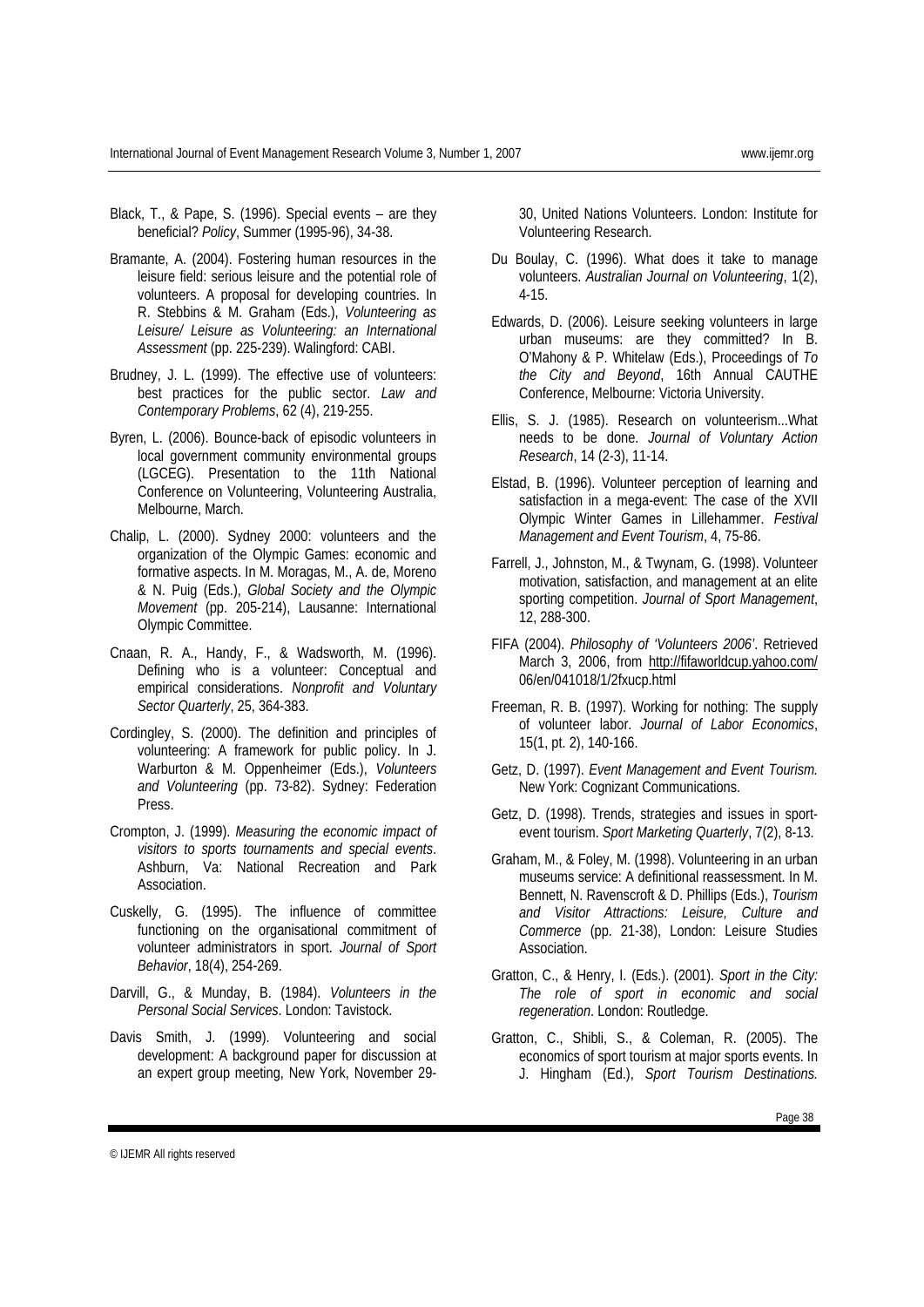*Issues, Opportunities and Analysis* (pp. 233-259), Oxford: Elsevier Butterworth-Heinemann.

- Green, B.C., & Chalip, L. (2004). Paths to volunteer commitment: Lessons from the Sydney Olympic Games. In R.A. Stebbins & M. Graham (Eds.), *Volunteering as Leisure. Leisure as Volunteering. An International Assessment* (pp. 49-67), Wallingford: CABI Publishing.
- Hall, C.M. (1987). The effects of hallmark events on cities. *Journal of Travel Research*, 26(2), 44-5.
- Hall, C.M. (1992). *Hallmark tourist events: impact, management and planning*. London: Belhaven Press.
- Hall, C.M. (2001). Imaging, tourism and sports event fever. In C. Gratton & I. Henry Eds.), *Sport in the City: The role of sport in economic and social regeneration* (pp. 166-183), London: Routledge.
- Harrison, D.A. (1995). Volunteer motivation and attendance decisions: Competitive theory testing in multiple samples from a homeless shelter. *Journal of Applied Psychology*, 80(3), 371-385.
- Henderson, K. (1984). Volunteerism as leisure. *Journal of Voluntary Action Research*, 13(1), 55-63.
- Hiller, H.H. (1995). Conventions as mega-events. A new model for convention-host city relationship. *Tourism Management,* 16(5), 375-9.
- Hinch, T., & Hingham, J. (2001). Sports tourism: a framework for research. *International Journal of Tourism Research*, 3, 45-58.
- .Hinch, T., & Hingham, J. (2004). Sport Tourism Development. Clevedon: Channel View.
- Hingham, J. (Ed.). (2005). *Sport Tourism Destinations. Issues, Opportunities and Analysis.* Oxford: Elsevier Butterworth-Heinemann.
- Hustinx, L., & Lammertyn, F. (2004). The cultural bases of volunteering: Understanding and predicting attitudinal differences between Flemish Red Cross volunteers. *Nonprofit and Voluntary Sector Quarterly,* 33(4), 548-584.
- Ingerson, L. (2001). Comparative economic impacts of arts and sports events. In C. Gratton & I. Henry (Eds.), *Sport in the City: The role of sport in*

*economic and social regeneration* (pp. 46-59), London: Routledge.

- Jones, C. (2001). Mega-events and host-region impacts: Determining the true worth of the 1999 Rugby World Cup. *International Journal of Tourism Research*, 3, 241-251.
- Kasimati, E. (2003). Economic aspects and the Summer Olympics: A review of related research. *International Journal of Tourism Research*, 5, 433-444.
- Kemp, S. (2002). The hidden workforce: Volunteers' learning in the Olympics. *Journal of European Industrial Training*, 26(2/4), 109-117.
- Kent Sports Development Unit (undated). *Kent Sports Volunteers.* Retrieved March 2, 2006 from http://www.kentsport.org/volunteers/
- Kim, H.J., Gursoy, D., & Lee, S-B. (2006). The impact of the 2002 World Cup on South Korea: comparisons of pre- and post-games. *Tourism Management*, 27, 86- 96.
- Kim, S.S., & Petrick, J. (2005). Residents' perceptions on impacts of the FIFA 2002 World Cup: the case of Seoul as a host city. *Tourism Management*, 26, 25- 38.
- Lee, C-K., Lee, Y-K., & Lee, B.K. (2005). Korea's destination image formed by the 2002 World Cup. *Annals of Tourism Research*, 32, 839-858.
- Lee, C-K., & Taylor, T. (2005). Critical reflections on the economic impact of a mega-event: the case of the 2002 FIFA World Cup. *Tourism Management,* 26, 595-603.
- Lockstone, L. (2004). *Managing the volunteer workforce: flexible structures and strategies to integrate volunteers and paid workers.* PhD thesis. Victoria University, Melbourne.
- Lockstone, L., Deery, M., & King, B. (2003). Managing volunteer and paid workforces: A partnership model of convergent flexibility in organizations. In R.W. Braithwaite & R. L. Braithwaite, Proceedings of Riding the Wave of Tourism and Hospitality Research, 13th Annual CAUTHE Conference, Lismore: Southern Cross University.
- Lockstone, L., & Baum, T. (2006). Volunteers and the 2006 Commonwealth Games in Melbourne: An inlooker perspective. Paper to Hospitality and

© IJEMR All rights reserved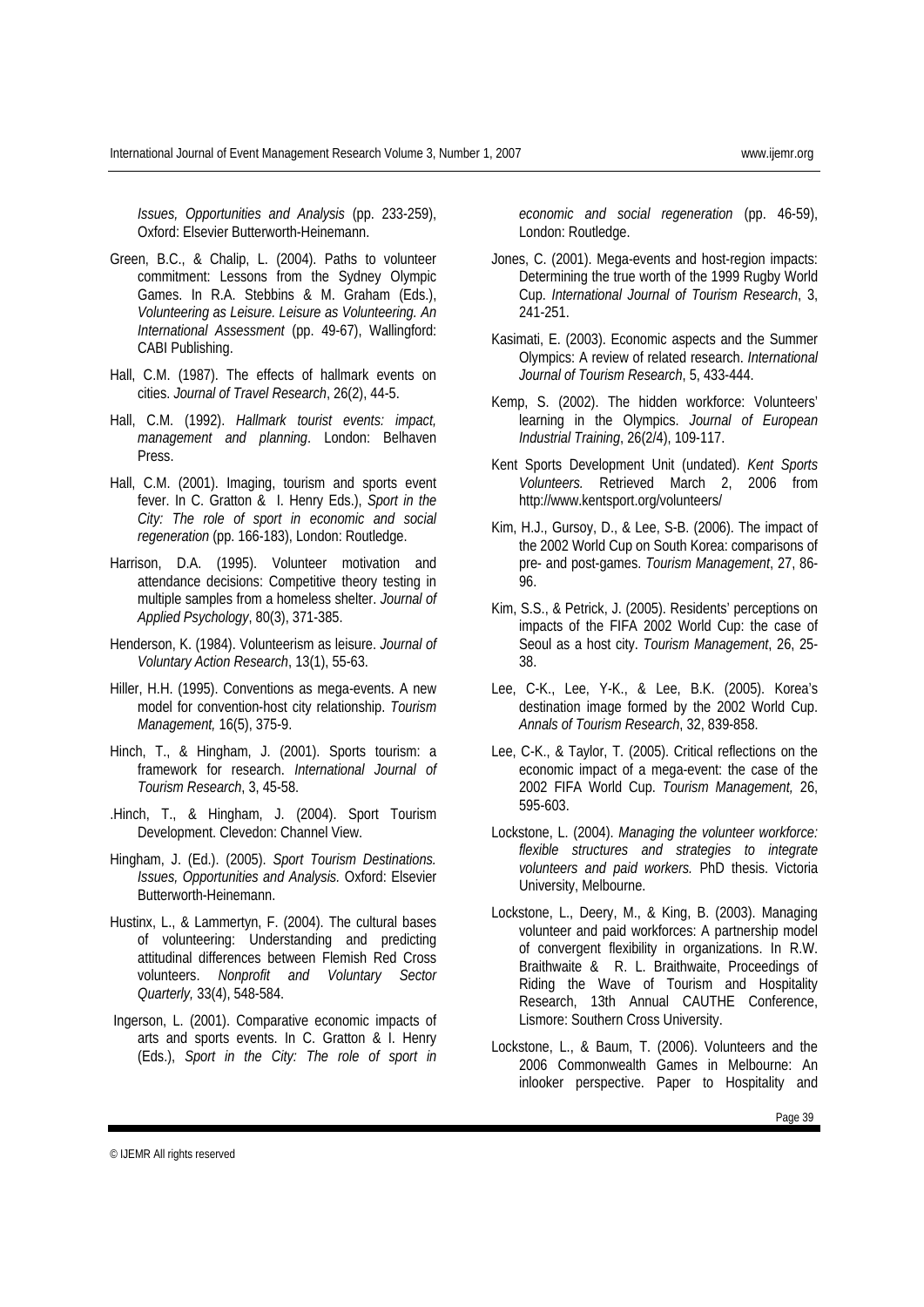Tourism Education: Trends and Strategies, 4th APacCHRIE Conference and 12th Asia Pacific Tourism Association Conference, Hualien, Taiwan.

- Matheson, V., & Baade, M. (2004). Mega-sporting events in Developing Countries: Playing the way to prosperity. *South African Journal of Economics*, 72(5), 1084.
- Melbourne 2006 Commonwealth Games. (2006). *The official guide. The quest for gold* [Brochure]. Melbourne: Melbourne 2006 Commonwealth Games.
- Moragas, M., de, Moreno, A., & Paniagua, R. (2000). The evolution of volunteers at the Olympic Games. In M. Moragas, A. de, Moreno & N. Puig (Eds.), Global Society and the Olympic Movement (pp. 133-154): Lausanne: International Olympic Committee.
- Mules, T., & Faulkner, B. (1996). An economic perspective on special events. *Tourism Economics*, 14, 314-329.
- Noble, J. (1991). *Volunteering: A current perspective.* Adelaide: Volunteer Centre of S.A. Inc.
- Osborne, S. P. (1998). *Voluntary organizations and innovation in public services*. London: Routledge.
- Parker, S. (1992). Volunteering as serious leisure. *Journal of Applied Recreational Research*, 17 (1), 1- 11.
- Paull, M. (1999). In search of volunteering: A proposition. *Australian Journal on Volunteering*, 4(August), 19- 29.
- Pearce, J. L. (1993). *Volunteers: The organisational behaviour of unpaid workers.* London: Routledge.
- Ritchie, B. & D. Adair (2002). The growing recognition of sport tourism. *Current Issues in Tourism*, 5, 1-6.
- Ritchie, J.R.B., & Aitken, C.E. (1984). Assessing the impact of the 1988 Olympic Winter Games: the research program and initial results. *Journal of Travel Research*, 16(1). 57-72
- Ritchie, J.R.B., & Lyons, M. (1990). OLYMPUS VI a post event assessment of resident reaction to the VX Olympic Winter Games. *Journal of Travel Research*, 23(3), 14-23.
- Ritchie, J.R.B., & Smith, M. (1991). The impact of a mega-event on host region awareness: a longitudinal study. *Journal of Travel Research*, 24(3), 3-10.
- Roche, M. (1994). Mega-events and urban policy*. Annals of Tourism Research*, 21, 1-19.
- Roche, M. (2000). Mega-events: Olympics and expos in the growth of global culture, London: Routledge.
- Scott, C. (2004). The Olympics in Australia: Museums meet mega and hallmark events. *International Journal of Arts Management*, 7, 34-45.
- Smith, D. H. (1994). Determinants of voluntary association participation and volunteering: A literature review. *Nonprofit and Voluntary Sector Quarterly*, 23(3), 243-263.
- Spilling, O. (1996). The entrepreneurial system: On entrepreneurship in the context of a mega-event. *Journal of Business Research,* 36, 91-103.
- Stebbins, R. A. (1982). Serious leisure: A conceptual statement. *Pacific Sociological Review*, 25, 251-272.
- Stebbins, R. A. (1996). Volunteering: A serious leisure perspective. *Nonprofit and Voluntary Sector Quarterly*, 25(2), 211-224.
- Stebbins, R.A. (2004). Introduction. In R. Stebbins & M.Graham (Eds.), Volunteering as Leisure/ Leisure as Volunteering: an International Assessment (pp. 1- 12), Walingford: CABI.
- Symon, K. (2006, March 19). *Flying the flag*. The Sunday Herald Business, pp. 12-13.
- Commonwealth Games and Volunteers Update. (2005b, April 30). The Age, p. 11.
- Melbourne says 'thank you'. (2006, March 27). The Age. Retrieved March 27, 2006, from http://www.theage.com.au/news/national/melbournesays-thank-you/2006/03/27/1143330973937.html
- Van Til, J. (1988). Mapping the third sector. Voluntarism in a changing social economy. New York: Foundation Centre.
- Westerbeek, H., Turner, P. & Ingerson, L. (2002). Key success factors in bidding for hallmark sporting events. *International Marketing Review*, 19, 303-322.

© IJEMR All rights reserved